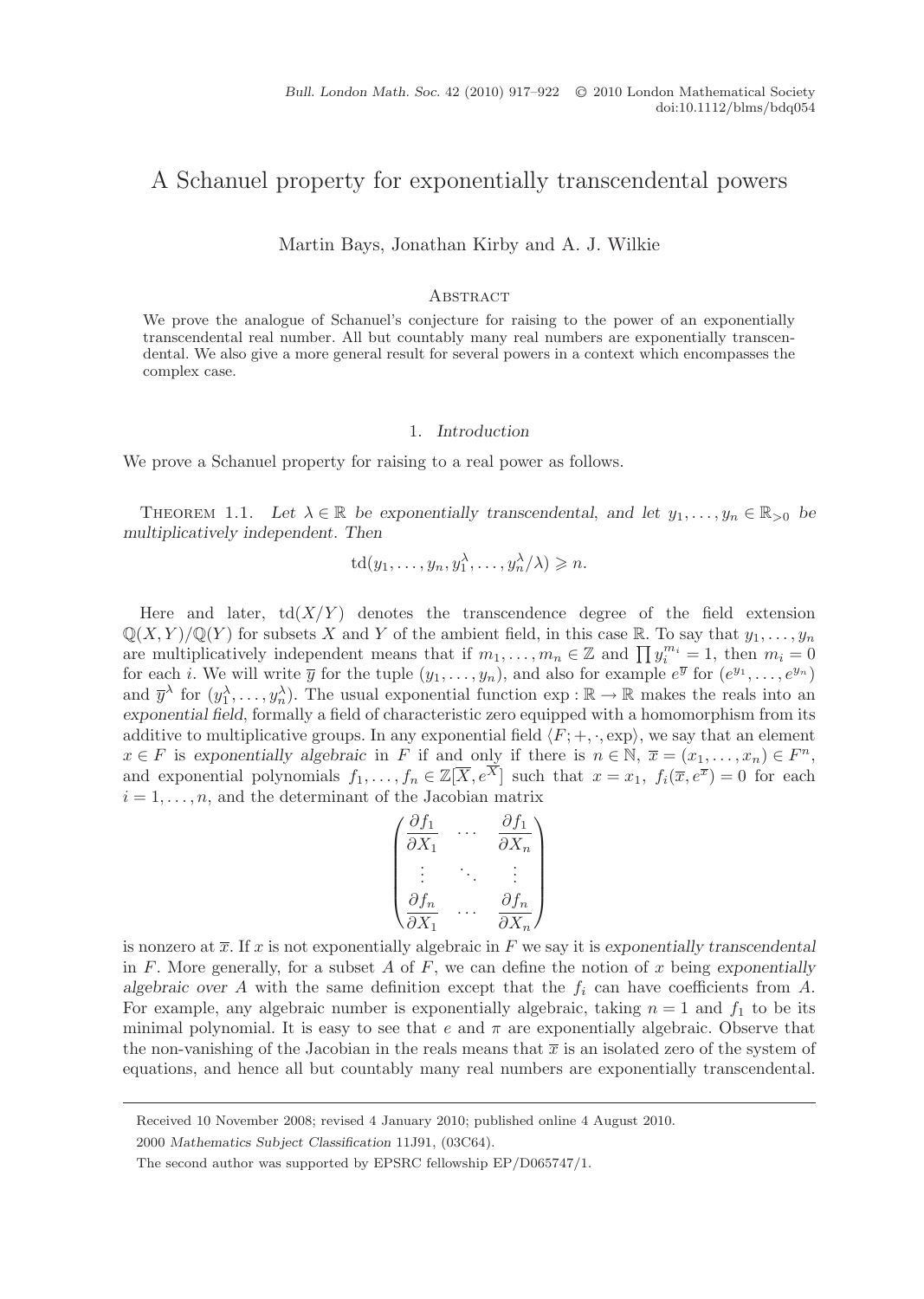Thus a consequence of Theorem 1.1 is that the numbers  $\lambda, \lambda^{\lambda}, \lambda^{\lambda^2}, \lambda^{\lambda^3}, \ldots$  are algebraically independent for all but countably many  $\lambda$ , although, unfortunately, one does not know any explicit  $\lambda$  for which this is true.

This paper contains a complete proof of Theorem 1.1, assuming only some knowledge of o-minimality from the reader (and using a theorem of Ax). The paper  $\mathbf{3}$  $\mathbf{3}$  $\mathbf{3}$  of the second author develops the theory of exponential algebraicity in an arbitrary exponential field, and, using that, we can prove a more general theorem.

THEOREM 1.2. Let F be any exponential field, let  $\lambda \in F$  be exponentially transcendental, and let  $\overline{x} \in F^n$  be such that  $\exp(\overline{x})$  is multiplicatively independent. Then

$$
\operatorname{td}(\exp(\overline{x}), \exp(\lambda \overline{x})/\lambda) \geqslant n.
$$

Theorem 1.1 follows from 1.2 by taking  $x_i = \log y_i$ .

We define the exponential algebraic closure ecl(A) of a subset A of F to be the set of  $x \in F$ that are exponentially algebraic over A. In  $\boxed{3}$  $\boxed{3}$  $\boxed{3}$  it is shown that ecl is a pregeometry in any exponential field, and hence we have notions of dimension and independence. We also prove a general Schanuel property for raising to several independent powers, which uses a slightly subtle notion of relative linear dimension. For any subfield  $K$  of  $F$ , we can think of  $F$  as a K-vector space. For subsets X, Y of F, consider the K-linear subspaces  $\langle XY \rangle_K$  and  $\langle Y \rangle_K$  of F generated by  $X \cup Y$  and Y, respectively. We define  $\dim_K(X/Y)$  to be the K-linear dimension of the quotient K-vector space  $\langle XY \rangle_K / \langle Y \rangle_K$ .

THEOREM 1.3. Let  $F$  be any exponential field, let ker be the kernel of its exponential map, let C be an ecl-closed subfield of F, and let  $\overline{\lambda}$  be an m-tuple which is exponentially algebraically independent over C. Then for any tuple  $\overline{z}$  from F:

$$
\operatorname{td}(\exp(\overline{z})/C,\lambda) + \operatorname{ldim}_{\mathbb{Q}(\overline{\lambda})}(\overline{z}/\ker) - \operatorname{ldim}_{\mathbb{Q}}(\overline{z}/\ker) \geq 0.
$$

The reader who is interested only in the real case may ignore all the references to [[3](#page-4-0)]. On the other hand, the reader who is unfamiliar with o-minimality may prefer to ignore that part of this paper and instead refer to the algebraic proof of Proposition 2.1 in [[3](#page-4-0)].

## 2. A Schanuel property for exponentiation

We need the following relative Schanuel property for exponentiation itself.

PROPOSITION 2.1. Let F be an exponential field and let  $\overline{\lambda} \in F^m$  be exponentially algebraically independent. Let  $B \subseteq F$  be such that  $B \cup \overline{\lambda}$  is a basis for F with respect to the pregeometry ecl. Let  $C = \text{ecl}(B)$ . Then for any  $\overline{z} \in F^n$ ,

$$
\operatorname{td}(\lambda, \overline{z}, \exp(\lambda), \exp(\overline{z})/C) - \operatorname{ldim}_{\mathbb{Q}}(\lambda, \overline{z}/C) \geqslant m.
$$

*Proof.* Theorem 1.2 of [[3](#page-4-0)] states that td( $\overline{\lambda}, \overline{z}$ , exp( $\overline{\lambda}$ ), exp( $\overline{z}$ )/C) – ldim<sub>0</sub>( $\overline{\lambda}, \overline{z}$ /C) is at least the dimension of the  $(m+n)$ -tuple  $(\overline{\lambda}, \overline{z})$  over C with respect to the pregeometry ecl. Since  $\overline{\lambda}$ is ecl-independent over  $C$  by assumption, this dimension is at least  $m$ .  $\Box$ 

We give a more direct proof of Proposition 2.1 in the real case. Firstly, by Theorem 4.2 of [[2](#page-4-1)], a real number x is in the exponential algebraic closure ecl(A) of a subset A of R if and only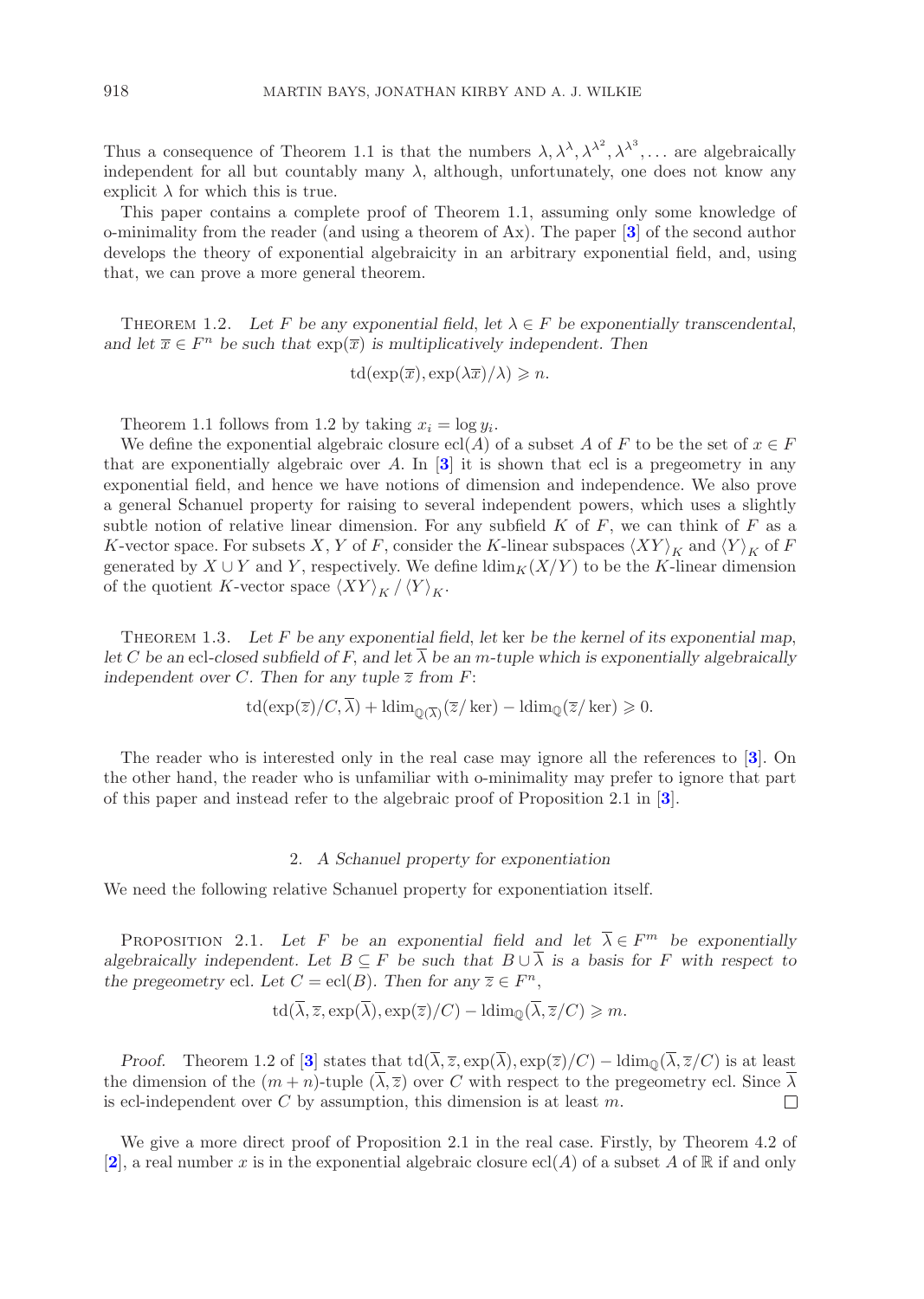if it lies in the definable closure of A in the structure  $\mathbb{R}_{exp} = \langle \mathbb{R}; +, \cdot, \exp \rangle$ . Definable closure is always a pregeometry in an o-minimal field, so ecl is a pregeometry on  $\mathbb{R}_{\text{exp}}$ .

For each  $i = 1, ..., m$ , let  $K_i = \text{ecl}(B \cup \overline{\lambda} \setminus \lambda_i)$ , so  $C = \bigcap_{i=1}^m K_i$ . Then for each  $i, \lambda_i \notin K_i$ , but for each  $a \in \mathbb{R}$  there is a function  $\theta : \mathbb{R} \to \mathbb{R}$ , definable in  $\mathbb{R}_{exp}$  with parameters from  $K_i$ , such that  $\theta(\lambda_i) = a$ . By o-minimality of  $\mathbb{R}_{\text{exp}}$ ,  $\theta$  is differentiable at all but finitely many  $x \in \mathbb{R}$ , and hence this exceptional set is contained in  $K_i$ . Thus  $\theta$  is differentiable on an open interval containing  $\lambda_i$ . Suppose that  $\psi : \mathbb{R} \to \mathbb{R}$  is another such function with  $\psi(\lambda_i) = a$ . Again by ominimality, the boundary of the set  $\{x \in \mathbb{R} \mid \psi(x) = \theta(x)\}\$ is finite and contained in  $K_i$ , so  $\theta$ and  $\psi$  agree on an open interval containing  $\lambda_i$ . It follows that there is a well-defined function  $\partial_i$ :  $\mathbb{R} \to \mathbb{R}$  which sends a to  $(d\theta/dx)(\lambda_i)$ , where  $\theta$  is any function definable in  $\mathbb{R}_{\exp}$  with parameters from  $K_i$  such that  $\theta(\lambda_i) = a$ . It is straightforward to check that  $\partial_i$  is a derivation on the field  $\mathbb{R}$ , with field of constants K<sub>i</sub>. Furthermore, we also clearly have that  $\partial_i(\exp(a)) = \partial_i(a) \exp(a)$ for any  $a \in \mathbb{R}$ , and that  $\partial_i(\lambda_i) = \delta_{ij}$ , the Kronecker delta.

By Ax's Theorem [[1](#page-4-2), Theorem 3], td( $\overline{\lambda}, \overline{z}, \exp(\overline{\lambda}), \exp(\overline{z})/C$ ) – ldim<sub>0</sub>( $\overline{\lambda}, \overline{z}/C$ ) is at least the rank of the matrix

$$
\begin{pmatrix}\n\partial_1 z_1 & \cdots & \partial_1 z_n & \partial_1 \lambda_1 & \cdots & \partial_1 \lambda_m \\
\vdots & \vdots & \vdots & & \vdots \\
\partial_m z_1 & \cdots & \partial_m z_n & \partial_m \lambda_1 & \cdots & \partial_m \lambda_m\n\end{pmatrix}
$$

which is m since the right half is just the  $m \times m$  identity matrix. That completes the proof of Proposition 2.1 in the real case. The general case works the same way, but a different and much more involved argument is used in  $[3]$  $[3]$  $[3]$  to produce the derivations  $\partial_i$  without using o-minimality.

### 3. Linear disjointness

The other key ingredient in the proofs is the concept of linear disjointness. We briefly recall the definition and some basic properties.

DEFINITION 3.1. Let F be a field, and let K, L and E be subfields of F with  $E \subseteq K \cap L$ . Then K is linearly disjoint from L over E, written  $K \perp_E L$ , if and only if every tuple  $\overline{k}$  of elements of K that is E-linearly independent is also L-linearly independent.

Lemma 3.2. Linear disjointness has the following basic properties:

- (i)  $K\perp_E L$  if and only if  $L\perp_E K$ ;
- (ii)  $K \perp_E L$  if and only if for any tuple  $\overline{l}$  from L,  $\text{ldim}_K(\overline{l}) = \text{ldim}_E(\overline{l});$
- (iii) if k is algebraically independent over L, then  $E(\overline{k}) \perp_E L$ .

Proof. (i) and (ii) are straightforward and (iii) is Proposition VIII 3.3 of [[4](#page-4-3)].  $\Box$ 

LEMMA 3.3. Suppose  $K\perp_E L$ . Then for any tuple  $\overline{x}$  from F and any subset  $A\subseteq L$ ,  $\operatorname{ldim}_K(\overline{x}/L) - \operatorname{ldim}_E(\overline{x}/L) \leq \operatorname{ldim}_K(\overline{x}/A) - \operatorname{ldim}_E(\overline{x}/A).$ 

Proof. Let  $\overline{l} \in L$  be a finite tuple such that  $\dim_K(\overline{x}/\overline{l}A) = \dim_K(\overline{x}/L)$  and  $\dim_E(\overline{x}/\overline{l}A) =$  $\lim_{E}(\overline{x}/L).$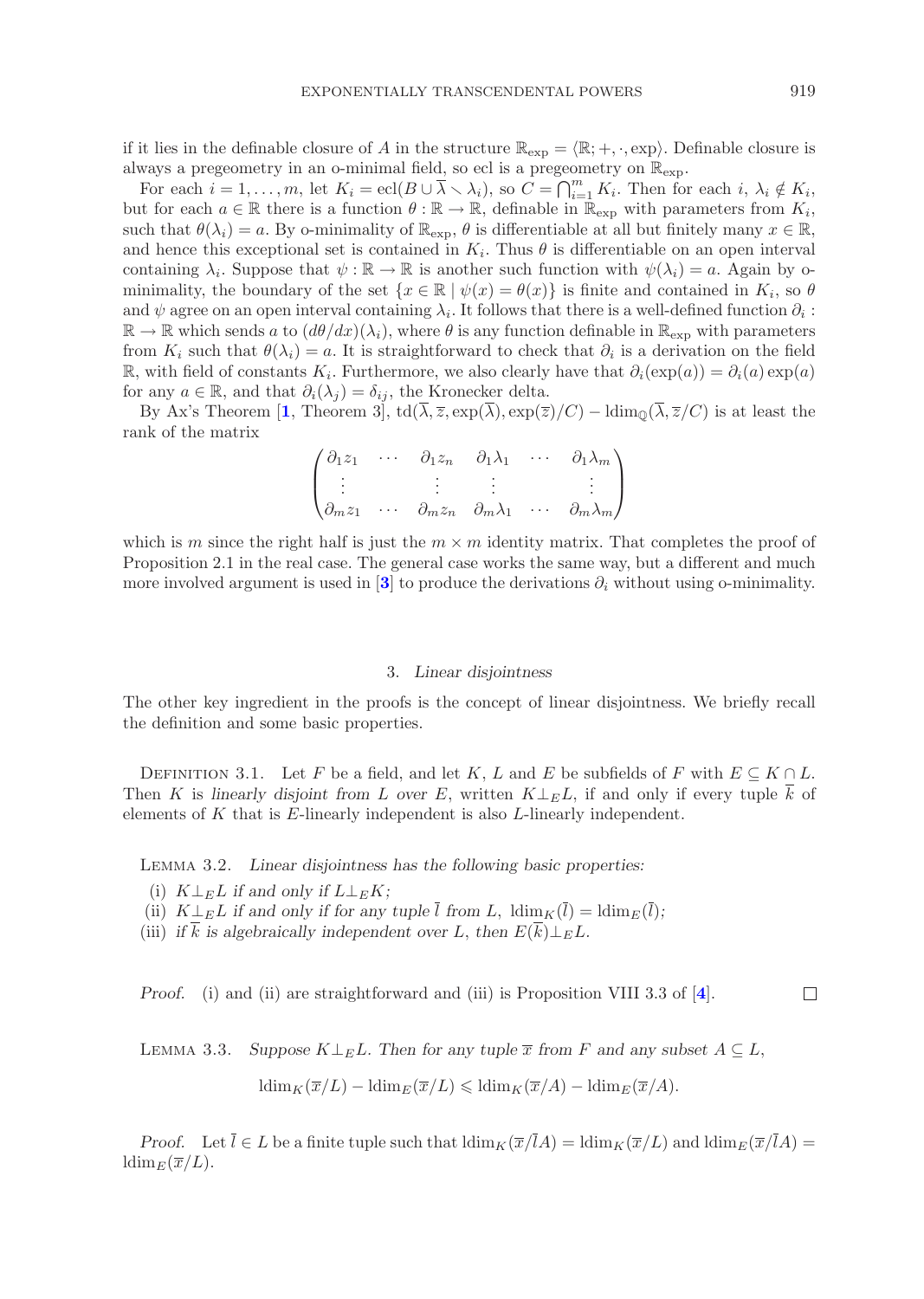Now:

$$
\begin{aligned}\n\text{ldim}_K(\overline{x}/A) - \text{ldim}_K(\overline{x}/\overline{l}A) &= \text{ldim}_K(\overline{l}/A) - \text{ldim}_K(\overline{l}/\overline{x}A) \quad \text{(by the addition formula)} \\
&= \text{ldim}_E(\overline{l}/A) - \text{ldim}_K(\overline{l}/\overline{x}A) \quad \text{(by Lemma 3.2(ii))} \\
&\geq \text{ldim}_E(\overline{l}/A) - \text{ldim}_E(\overline{l}/\overline{x}A) \\
&= \text{ldim}_E(\overline{x}/A) - \text{ldim}_E(\overline{x}/\overline{l}A) \quad \text{(by the addition formula)}.\n\end{aligned}
$$

4. Proofs of the main theorems

Proof of Theorem 1.3. By Proposition 2.1, for any tuple  $\overline{z}$  from F we have:

$$
\operatorname{td}(\overline{z}, \exp(\overline{z}), \overline{\lambda}, \exp(\overline{\lambda})/C) - \operatorname{ldim}_{\mathbb{Q}}(\overline{z}, \overline{\lambda}/C) \geqslant m.
$$

Expanding using the addition formula gives

$$
td(\overline{\lambda}/C) + td(\overline{z}/C, \overline{\lambda}) + td(exp(\overline{z})/C, \overline{\lambda}, \overline{z})
$$
  
+ 
$$
td(exp(\overline{\lambda})/C, \overline{\lambda}, \overline{z}, exp(\overline{z})) - Idim_{\mathbb{Q}}(\overline{\lambda}/C, \overline{z}) - Idim_{\mathbb{Q}}(\overline{z}/C) \geq m.
$$

Since  $\overline{\lambda}$  is algebraically independent over C, we have  $\mathrm{td}(\overline{\lambda}/C) = m$ , and we deduce

$$
td(\overline{z}/C, \overline{\lambda}) + td(\exp(\overline{z})/C, \overline{\lambda}) + td(\exp(\overline{\lambda})/C, \exp(\overline{z}))
$$
  
-  $ldim_{\mathbb{Q}}(\overline{\lambda}/C, \overline{z}) - Idim_{\mathbb{Q}}(\overline{z}/C) \geq 0.$  (4.1)

We also have:

<span id="page-3-1"></span>
$$
\operatorname{td}(\exp(\overline{\lambda})/C, \exp(\overline{z})) \leq \operatorname{ldim}_{\mathbb{Q}}(\overline{\lambda}/C, \overline{z})
$$
\n(4.2)

because if  $\lambda_1,\ldots,\lambda_t$  form a Q-linear basis for  $\overline{\lambda}$  over  $(C,\overline{z})$ , then for  $i>t$ ,  $\exp(\lambda_i)$  is in the algebraic closure of  $(C, \exp(\overline{z}), \exp(\lambda_1), \ldots, \exp(\lambda_t))$ . A similar argument shows

<span id="page-3-2"></span>
$$
\operatorname{td}(\overline{z}/C, \overline{\lambda}) \leqslant \operatorname{ldim}_{\mathbb{Q}(\overline{\lambda})}(\overline{z}/C) \tag{4.3}
$$

since if  $z_i$  is in the  $\mathbb{Q}(\overline{\lambda})$ -linear span of  $(z_1,\ldots,z_t,C)$  then  $z_i$  is in the algebraic closure of  $(C, \overline{\lambda}, z_1, \ldots, z_t).$ 

Combining  $(4.1)$  with  $(4.2)$  and  $(4.3)$  gives

$$
\operatorname{td}(\exp(\overline{z})/C, \overline{\lambda}) + \operatorname{ldim}_{\mathbb{Q}(\overline{\lambda})}(\overline{z}/C) - \operatorname{ldim}_{\mathbb{Q}}(\overline{z}/C) \ge 0.
$$

By Lemma 3.2(iii),  $\mathbb{Q}(\overline{\lambda})$  is linearly disjoint from C over  $\mathbb{Q}$ . Also ker  $\subseteq$  ecl $(\emptyset) \subseteq C$ , so, by Lemma 3.3,

$$
\operatorname{td}(\exp(\overline{z})/C, \overline{\lambda}) + \operatorname{ldim}_{\mathbb{Q}(\overline{\lambda})}(\overline{z}/\ker) - \operatorname{ldim}_{\mathbb{Q}}(\overline{z}/\ker) \geqslant 0
$$

as required.

Proof of Theorem 1.2. By Theorem 1.3, taking  $\overline{z} = (\overline{x}, \lambda \overline{x})$ ,

td(exp(
$$
\overline{x}
$$
), exp( $\lambda \overline{x}$ )/ $\lambda$ )  $\geq$ ldim<sub>Q</sub>( $\overline{x}$ ,  $\lambda \overline{x}$ /ker) –ldim<sub>Q</sub>( $\lambda$ )( $\overline{x}$ ,  $\lambda \overline{x}$ /ker)  
= Idim<sub>Q</sub>( $\overline{x}$ /ker) + Idim<sub>Q</sub>( $\lambda \overline{x}$ / $\overline{x}$ ,ker) – Idim<sub>Q</sub>( $\lambda$ )( $\overline{x}$ /ker)  
=  $n$  + Idim<sub>Q</sub>( $\lambda \overline{x}$ / $\overline{x}$ ,ker) – Idim<sub>Q</sub>( $\lambda$ )( $\overline{x}$ /ker).

Thus it suffices to prove that  $\dim_{\mathbb{Q}}(\lambda \overline{x}/\overline{x}, \ker) \geq \dim_{\mathbb{Q}(\lambda)}(\overline{x}/\ker)$ . Let  $\overline{k}$  be a finite tuple from ker such that  $\dim_{\mathbb{Q}}(\lambda \overline{x}/\overline{x}, \text{ker}) = \dim_{\mathbb{Q}}(\lambda \overline{x}/\overline{x}, \overline{k})$  and  $\dim_{\mathbb{Q}(\lambda)}(\overline{x}/\text{ker}) = \dim_{\mathbb{Q}(\lambda)}(\overline{x}/\overline{k}).$ 

Let  $A_0 := \langle \lambda \overline{x}, \overline{k} \rangle_{\mathbb{Q}}$ . Then  $\operatorname{ldim}_{\mathbb{Q}}(\lambda \overline{x}, \overline{k}/\overline{x}, \lambda^{-1}\overline{k}) = \operatorname{ldim}_{\mathbb{Q}}(\overline{A_0}/A_0 \cap \lambda^{-1}A_0)$ . Inductively define  $A_{i+1} := A_i \cap \lambda^{-1}A_i$  for  $i \in \mathbb{N}$ . Suppose for some i that  $A_{i+1} = A_i$ . Then multiplication

<span id="page-3-0"></span> $\Box$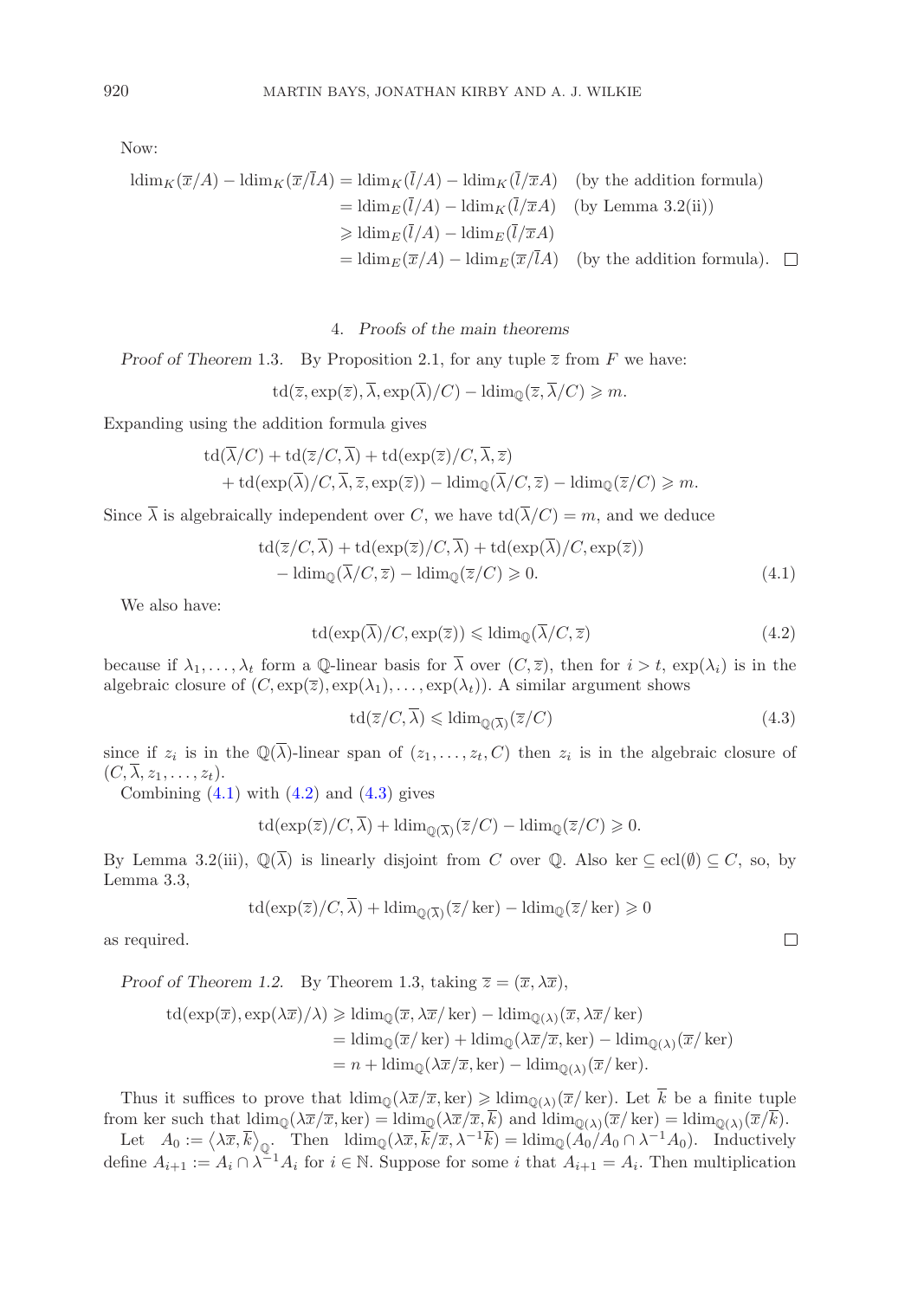by  $\lambda$  induces a Q-linear automorphism of  $A_i$ . It follows that for any  $f(\lambda) \in \mathbb{Q}[\lambda]$ , multiplication by  $f(\lambda)$  is a Q-linear endomorphism of  $A_i$ . This endomorphism has trivial kernel because  $f(\lambda)$ is not a zero divisor of the field (unless  $f(\lambda) = 0$ ), and  $A_i$  is finite-dimensional, so it is invertible. Its inverse must be multiplication by  $f(\lambda)^{-1}$ , and hence  $A_i$  is a Q( $\lambda$ )-vector space. Since  $\lambda$  is transcendental,  $\text{ldim}_{\mathbb{Q}}\mathbb{Q}(\lambda)$  is infinite, so  $A_i = \{0\}$ . So  $\text{ldim}_{\mathbb{Q}} A_{i+1} < \text{ldim}_{\mathbb{Q}} A_i$  unless  $A_i = \{0\}$ . Thus for some  $N \in \mathbb{N}$  we have  $A_N = \{0\}.$ 

For each *i* we have a chain of subspaces  $A_{i+1} \subseteq A_{i+1} + \lambda A_{i+1} \subseteq A_i$ , so

$$
\begin{aligned} \text{ldim}_{\mathbb{Q}}(A_{i}/A_{i+1}) &= \text{ldim}_{\mathbb{Q}}(A_{i}/A_{i+1} + \lambda A_{i+1}) + \text{ldim}_{\mathbb{Q}}(A_{i+1} + \lambda A_{i+1}/A_{i+1}) \\ &= \text{ldim}_{\mathbb{Q}}(A_{i}/A_{i+1} + \lambda A_{i+1}) + \text{ldim}_{\mathbb{Q}}(\lambda A_{i+1}/A_{i+1} \cap \lambda A_{i+1}) \\ &= \text{ldim}_{\mathbb{Q}}(A_{i}/A_{i+1} + \lambda A_{i+1}) + \text{ldim}_{\mathbb{Q}}(\lambda A_{i+1}/\lambda A_{i+2}) \\ &= \text{ldim}_{\mathbb{Q}}(A_{i}/A_{i+1} + \lambda A_{i+1}) + \text{ldim}_{\mathbb{Q}}(A_{i+1}/A_{i+2}). \end{aligned}
$$

Thus inductively we obtain

$$
\operatorname{ldim}_{\mathbb{Q}}(A_0/A_1) = \sum_{i=0}^{N} \operatorname{ldim}_{\mathbb{Q}}(A_i/A_{i+1} + \lambda A_{i+1}).
$$

Now for each  $i$ ,

$$
\operatorname{ldim}_{\mathbb{Q}}(A_i/A_{i+1} + \lambda A_{i+1}) \geq \operatorname{ldim}_{\mathbb{Q}(\lambda)}(A_i/A_{i+1} + \lambda A_{i+1}) = \operatorname{ldim}_{\mathbb{Q}(\lambda)}(A_i/A_{i+1}),
$$

hence

$$
\operatorname{ldim}_{\mathbb{Q}}(A_0/A_1) \geqslant \sum_{i=0}^N \operatorname{ldim}_{\mathbb{Q}(\lambda)}(A_i/A_{i+1}) = \operatorname{ldim}_{\mathbb{Q}(\lambda)}(A_0),
$$

that is, However,

<span id="page-4-4"></span>
$$
\operatorname{ldim}_{\mathbb{Q}}(\lambda \overline{x}, \overline{k}/\overline{x}, \lambda^{-1}\overline{k}) \geqslant \operatorname{ldim}_{\mathbb{Q}(\lambda)}(\overline{x}, \lambda^{-1}\overline{k}).\tag{4.4}
$$

But

<span id="page-4-5"></span>
$$
\operatorname{ldim}_{\mathbb{Q}(\lambda)}(\overline{x}, \lambda^{-1}\overline{k}) = \operatorname{ldim}_{\mathbb{Q}(\lambda)}(\overline{x}, \overline{k}) = \operatorname{ldim}_{\mathbb{Q}(\lambda)}(\overline{x}/\overline{k}) + \operatorname{ldim}_{\mathbb{Q}(\lambda)}(\overline{k})
$$
(4.5)

and

$$
\begin{aligned} \n\operatorname{ldim}_{\mathbb{Q}}(\lambda \overline{x}, \overline{k}/\overline{x}, \lambda^{-1}\overline{k}) &\leq \operatorname{ldim}_{\mathbb{Q}}(\lambda \overline{x}, \overline{k}/\overline{x}) \\ \n&= \operatorname{ldim}_{\mathbb{Q}}(\lambda \overline{x}/\overline{k}, \overline{x}) + \operatorname{ldim}_{\mathbb{Q}}(\overline{k}/\overline{x}) \\ \n&\leq \operatorname{ldim}_{\mathbb{Q}}(\lambda \overline{x}/\overline{k}, \overline{x}) + \operatorname{ldim}_{\mathbb{Q}}(\overline{k}) \\ \n&= \operatorname{ldim}_{\mathbb{Q}}(\lambda \overline{x}/\overline{k}, \overline{x}) + \operatorname{ldim}_{\mathbb{Q}(\lambda)}(\overline{k}), \n\end{aligned} \n\tag{4.6}
$$

the last line holding by Lemma 3.2(ii), since  $\mathbb{Q}(\lambda)\perp_0 C$  and  $\overline{k} \subseteq \text{ker }\subseteq C$ .

Putting together [\(4.4\)](#page-4-4), [\(4.5\)](#page-4-5), and [\(4.6\)](#page-4-6) gives  $\text{ldim}_{\mathbb{Q}}(\lambda \overline{x}/\overline{x}, \text{ker}) \geq \text{ldim}_{\mathbb{Q}(\lambda)}(\overline{x}/\text{ker})$  as quired. required.

## <span id="page-4-6"></span>References

- <span id="page-4-2"></span>1. J. Ax, 'On Schanuel's conjectures', Ann. of Math. (2) 93 (1971) 252–268.
- <span id="page-4-1"></span>2. G. O. Jones and A. J. Wilkie, 'Locally polynomially bounded structures', Bull. Lond. Math. Soc. 40 (2008) 239–248.
- <span id="page-4-3"></span><span id="page-4-0"></span>3. J. KIRBY, 'Exponential algebraicity in exponential fields', Bull. Lond. Math. Soc. 42 (2010) 879–890.
- 4. S. Lang, Algebra (Addison-Wesley, Reading, MA, 1993).